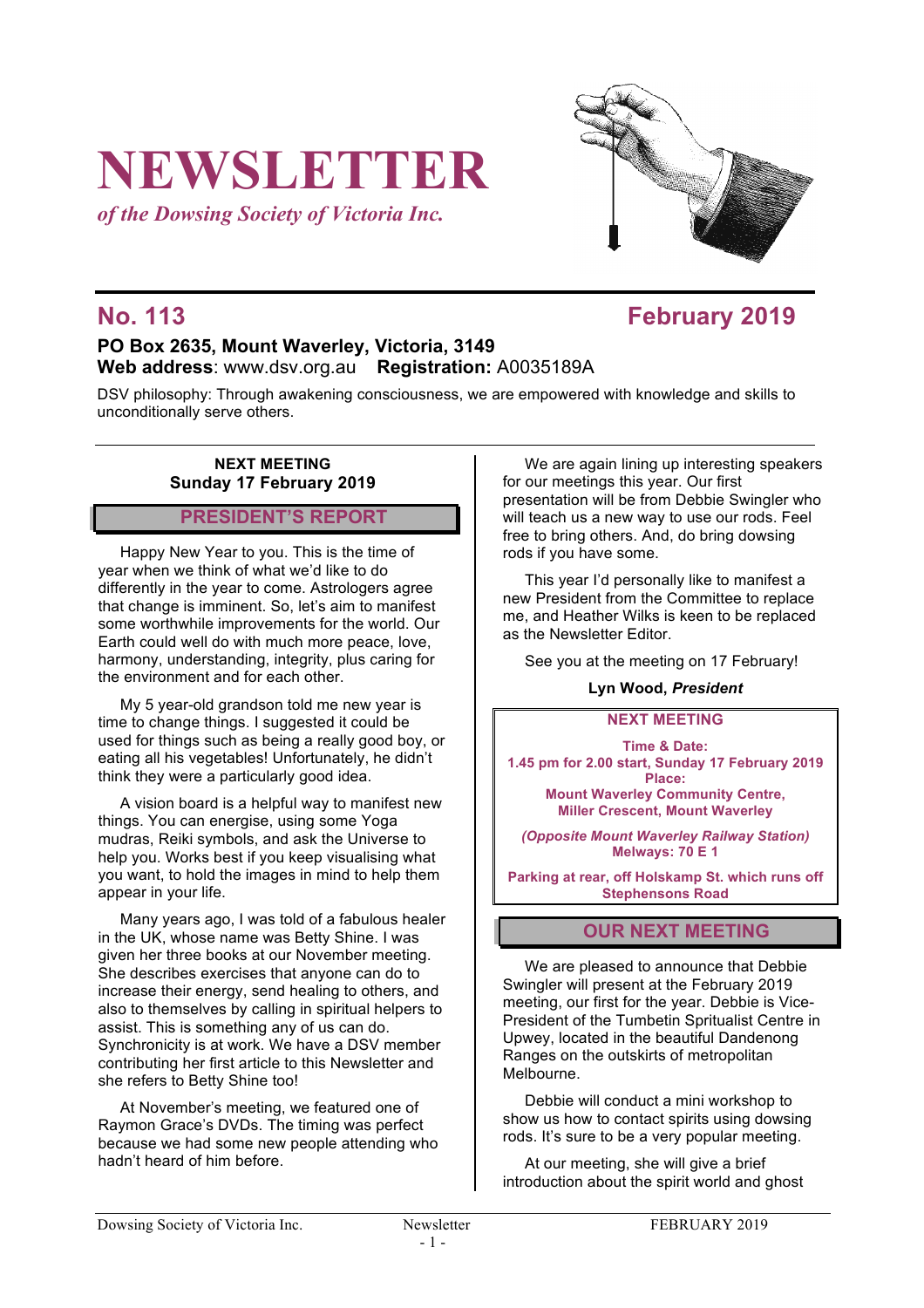hunting. She will talk about energy, bringing out the 'spirit' within and demonstrate practical exercises. We will learn how to visualize to tune into the spirit world and discover how to attune our rods with spirit helpers.

The DSV will have some rods available for sale on the day, including the special ones made by DSV Life Member, Mick Moran.

Site: www.tumbetinspiritualcentre.webs.com or on Facebook under Tumbetin Spiritual Centre

### **OUR LAST MEETING**

Raymon Grace kindly gave us permission to showcase some of his work on DVD at the November meeting. He is very popular with the DSV of course and it was also quite special to be able to introduce him to quite a few new people who were attending one of our meetings for the first time.

The selected DVD was *"Change the Energy … Change Your Life".* Raymon created this film to inform people about how to clear negative energy from homes, offices, schools, people, animals, and businesses.

Raymon has three websites: www.raymongrace.us www.raymongraceprojects.com www.raymongracefoundation.org



## **Gently Does It Lyn Wood**

Phone: 0409 839 581 or 8759 3182 Email: lynwood@iprimus.com.au

- · Crystal Heart Reiki/ Sekh'm Healing
	- · Reiki Workshops · Oh! Naturale Skin & Haircare
- · Blue Moon Aromatherapy · Pendulum Workshops
- · Ear Candling
- · Super Concentrates
- · Property Dowsing
- household products

### **VERY PRACTICAL DOWSING**

*Thanks to Márthá Béckhám for this welcome article. A first contribution since becoming a DSV member.*

Greetings to the DSV! My name is Márthá Béckhám and I was first taught to dowse well over 73 years ago when I was about 8 or 9 years old. I learnt using a washer on a piece of string.

Although I was very keen when I first started dowsing - we called it "divining" then - my interest waxed and waned of course. Through the years the washer was replaced with beads, pendants from necklaces, lucky charms etc. Then one day, when I was about 14, I saw a tiny ad on the back of a magazine amongst the kind of ads most people didn't read: "Cure your falling hair", "No more ingrown toenails!", "You too can have a body like Tarzan in only 4 weeks!" And on the it went.

Anyway, I sent off my postal order and very soon I received my pride and joy - a REAL pendulum made from a quartz crystal! And because I BELIEVED this crystal was so good, my attention to using it increased and improved! I still have that original crystal pendulum and I get a little tingle when I use it.

One thing I often do when sending Distant Healing is to call in "help" from other sources, using my pendulum to guide me. A wonderful healer called Betty Shine used to call on any specialist doctors who were now in spirit to assist her in her work. She had amazing results. I have also tried this, dowsing first to see if it is okay and the results have been excellent. I call on Betty herself too, as she was a friend of my mother.

I scramble the nasty side effects of medications with brilliant results - it really makes a difference!



### **Integrated** effective healing

• Dowsing • Tapping • Hypnotherapy

**Heather Wilks** heather@ohnaturale.com 0414 836 654

I hope you found these ramblings a bit interesting and that you can try some ideas they all work! Check out Tim Walter's website: https://www.knightsrose.com He has heaps of very interesting YouTube videos too which will set you thinking.

There are so many ways dowsing can be used in everyday life - be inventive - give it a go! As Raymon Grace says " Believe in yourself and expect it to work. All that's required is intent."

Márthá Béckhám

*If you are wondering why there are accents on my name, it's because, to me that indicates the movement of the pendulum. If you have any questions about what I've written, please send me an email: 9martha9beckham9@gmail.com*

### **HISTORIC CLAY PIPE ORIGINS**

*Thanks to Anne Smith, a former DSV Committee Member, for the alert about this intriguing story.*

A clay pipe was found in the roof of a house in Tasmania, "Glen Derwent". This is an historical estate, a 200-year-old Georgian farmhouse at New Norfolk, west of Hobart.